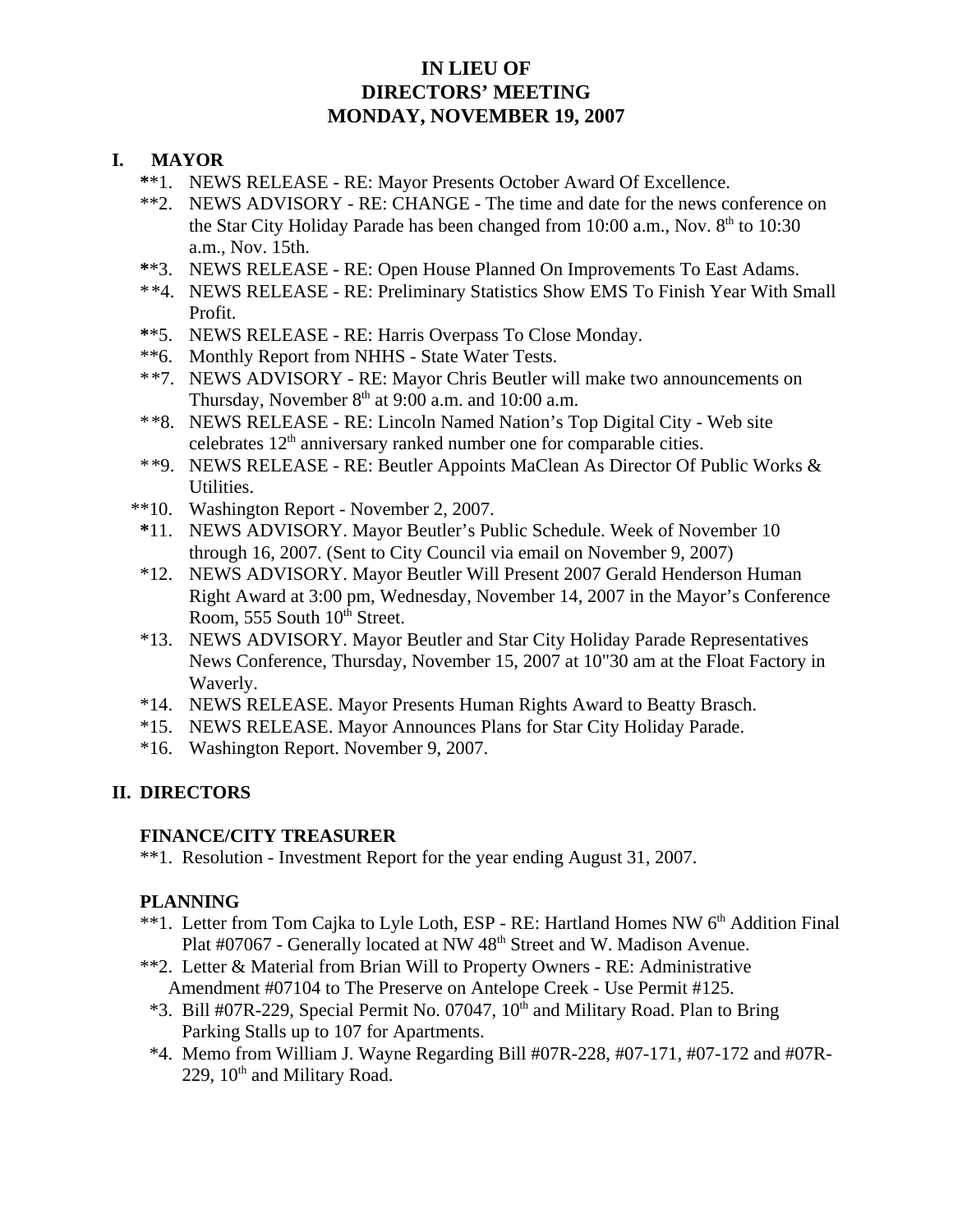## **PLANNING COMMISSION FINAL ACTION**

\*1. Special Permit No. 07049. On-Sale Alcohol, 710 Hill Street. Resolution No. PC-01087.

# **PUBLIC WORKS AND UTILITIES**

- $*1$ . Harris Overpass to Close Monday, November 12, 2007. "O" Street;  $2<sup>nd</sup>$  9<sup>th</sup>. Project #791781.
- \*2. Comp Plan Conformance 07022, Special Permit 07047, Change of Zone 07055 REVISED. Percentage of Allowable Fill of 60%, not 40%, for Area of Proposed Development.

# **III. CITY CLERK**

### **IV. COUNCIL REQUESTS/CORRESPONDENCE**

# **DAN MARVIN**

\*1. Email from Milt Schmidt, United Way Public Sector and Labor Campaign Specialist. Why is City Council trying to take away wages?

# **V. MISCELLANEOUS**

- \*\*1. Email from Andrea Dickey RE: LES rate increase.
- \*\*2. Letter from Wendy Birdsall, CCE, President, Lincoln Chamber of Commerce RE: Our city living wage ordinance (Council received on 11/05/07 before Formal Council Meeting)
- \*\*3. Letter & Material from Diana McGinnis to L. Lynn Rex, Executive Director, League of Nebraska Municipalities - RE: Model Municipal Ordinance (For a Parallel Accounting of Municipal Finances in Constitutional Dollars).
- \*\*4. Letter from Glenn D. Johnson, General Manager, Lower Platte South Natural Resources District - RE: North  $10<sup>th</sup>$  Street & Military.
- \*\*5. Email from Tammy Hanel RE: Animal Control.
- \*6. Letter from Mark A. Brohman, Executive Direction of NE Environmental Trust. Against Proposals 07R-227, 07R-228, 07-171 and 07-172, building in the flood plain.
- \*7. Email from Vic Covalt. Reject Jon Camp's attack on the right of all persons to receive a living wage.
- \*8. Email from Cookie Wittler. Reject Jon Camp's attack on the right of all persons to receive a living wage.
- \*9. Correspondence through InterLinc. Why is Council trying to take wages away from people who do not make enough money to support themselves now? From Milt Schmidt.
- \*10. Email from Jeanne Kern. Special Permit 07047 The location, on taking land in the 100 year flood plain and making low cost housing, is terrible. Deny request.
- \*11. Email from Robert and Phyllis Narveson. Oppose Bill No. 07r-229, Special Permit 07047. Development is located in the 100 year flood plain.
- \*12. Email from Joyce Coppinger. Deny plan approval to build low-income housing in the flood plain along Salt Creek.
- \*13. Email from Rosemary Thornton. Vote No on project for building on the 100 year flood plain of Salt Creek.
- \*14. Email from Maribeth Milner. Strongly oppose building permanent structure on flood plains.
- \*15. Email from Karen Davis. Creekside Village doomed to failure. Do not approve in the flood plain.